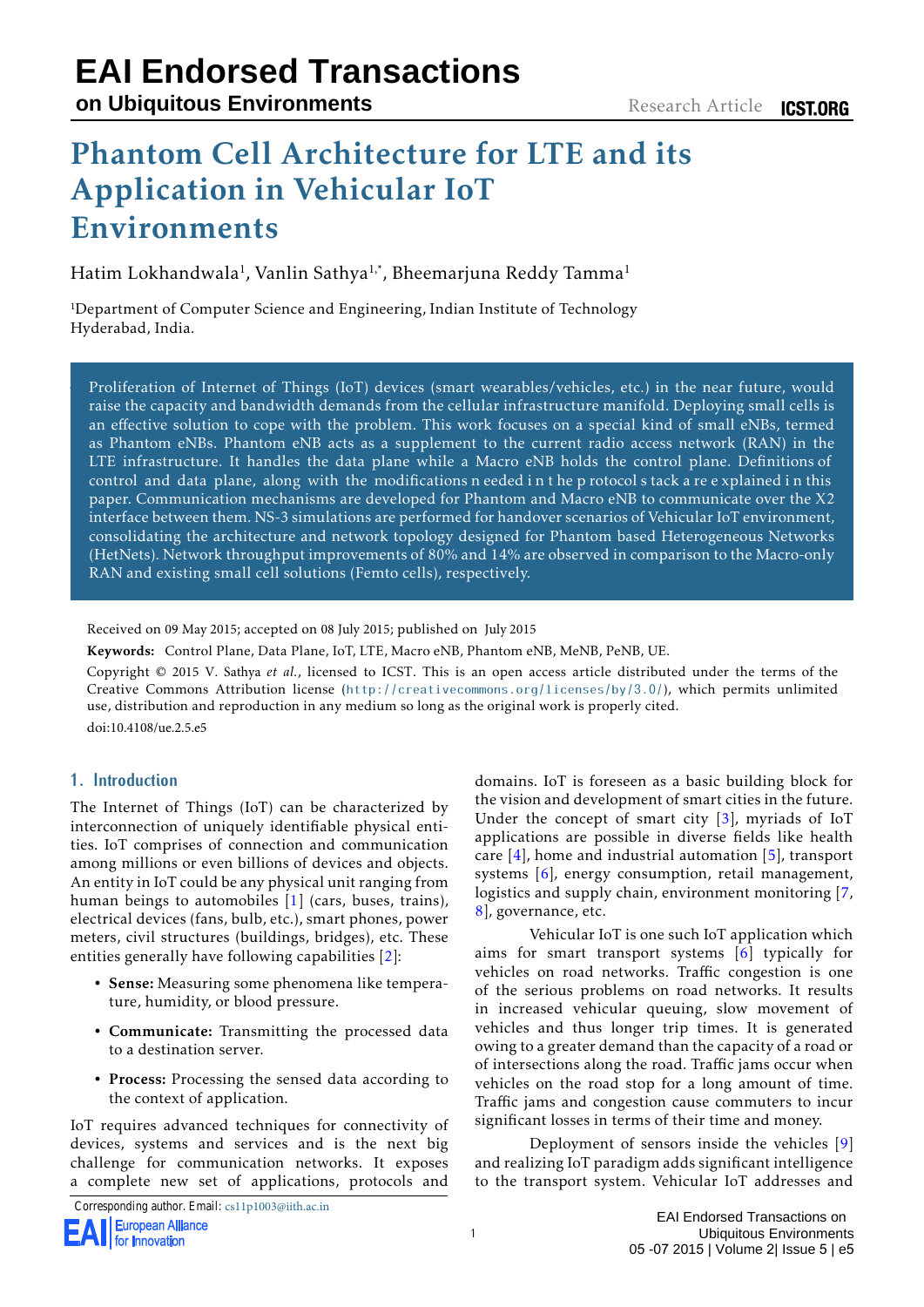resolves many of the day-to-day challenges faced by the commuters in the existing road networks. Information gathered through various categories of sensors deployed inside the vehicles can be utilized for different sets of applications. Data from a large pool of vehicles can be accumulated and processed on the cloud. This would facilitate gathering of various statistics associated with transport systems of different geographical areas, thus enabling real-time decision making. Traffic on different routes can be determined through Global Positioning System (GPS) data received from vehicles in real-time. One could then plan the journey along a route with least traffic to the destination. Medical facilities can be provided at times of emergency and accidents. Also, since every vehicle has its own identity, identifying nearby public vehicles like cabs, taxis and others would be easy for local citizens and visitors from a different place. If the need be, one can call the driver of the vehicle for picking one up at one's location. IoT in transportation system helps in monitoring various real-time situations by integrating sensing, processing and communicating capabilities in physical objects like cars and buses. This adds a significant value in the lives of the citizens providing them with a better and a safer travel experience.

However, one of the most challenging aspects in Vehicular IoT is the communication of data from the sensors in the vehicles to a remote location (typically a server located on Internet). Existing 4G (LTE) cellular infrastructure could be utilized as a medium of communication in Vehicular IoT. Here the aggregated sensor data from the vehicles could be transmitted to the cellular base stations and then, communicated further. However in modern times, there has been a tremendous increase in the use of smart phones, tablets and other new mobile devices which support a wide variety of applications. Cisco VNI Mobile Forecast (2013) states that 79%  $[10]$  mobile data usage is because of smart-phones and tablets. Further, mobile data is expected to register a tremendous growth of almost 11 times in the coming years, reaching 18 exa-bytes per month by the end of 2018. The number of mobile users would rise from 4.1 billion in 2013 to around 5 billion by 2018. Also mobile video will account for 69% [\[11\]](#page-15-1) of all mobile data by 2018, up from about 53% in 2013. Evolution of IoT in the near future would further bring forward a new breed of devices like smart-wearables, smart-vehicles, smart-manufacturing units, smart home appliances, etc. A survey  $[12]$  by an industry analyst firm, IDC, predicts that the installed base for IoT will grow roughly to 212 billion devices by 2020 [\[10\]](#page-15-0). They foresee that this growth would be largely driven by intelligent systems installed for collecting/aggregating data, across both consumer and enterprise applications. Presently LTE networks are being deployed worldwide

for providing higher data rates and lower latency than the existing 2G/3G networks. But considering the above statistics where there is an increase in the number of mobile users and also the traffic from Vehicular IoT, in the near future, even LTE networks would not be able to satisfy the demands. Thus, we need to explore new ways to support the increasing capacity demand and the hunger for higher data rates.

Vehicular IoT being an outdoor application, traditional indoor solutions based on Wi-Fi, small cells called Femto cells [\[13,](#page-15-3) [14\]](#page-15-4) and in-building cells using distributed antenna systems, are not suitable. Existing approaches for outdoor environments include deployment of Femto cells [\[13\]](#page-15-3) to satisfy the increasing demands. However in outdoor scenarios, users are expected to be mobile and these Femto cell networks typically incur a lot of signaling and handover overheads and thus are not suitable for many applications including Vehicular IoT [\[15,](#page-15-5) [16\]](#page-15-6). Demand in this context is two-fold:

- Cater to the bandwidth requirements of millions of vehicles.
- Mobility of vehicles has to be taken into account and hence there is a need for communication infrastructure which would provide seamless connectivity with vehicles incurring minimum signaling and handover overheads.

In [\[17\]](#page-15-7), authors suggest deployment of small eNBs called Phantom eNBs on a high frequency band (i.e., 3 GHz or more) as frequency bands till 2.5 GHz are fully occupied. In the Phantom cell concept, the control plane (C-plane) and data plane (D-plane) are split amongst Macro eNB (MeNB) and Phantom eNB (PeNB) [The terms MeNB/Macro eNB and PeNB/Phantom eNB are used interchangeably across the paper]. Under this scenario, the C-plane is supported by a continuous reliable coverage layer offered by Macro eNBs at lower frequency bands and the D-plane is provided by Phantom eNBs at higher frequency bands. The terms Phantom cell and Macro cell denote the coverage area under Phantom eNB and Macro eNB, respectively. Thus the heterogeneous network comprising of Phantom eNBs and Macro eNBs is referred to as Phantom HetNet or Phantom based HetNet. In this kind of HetNets, a user equipment (UE) maintains dual connectivity with Macro and Phantom eNBs. Release 12 from 3GPP [\[18\]](#page-15-8) illustrates about the concept of dual connectivity. Under this, a UE can be connected to both the Macro eNB and the small eNB and the control and the data transfer takes place through both of them. However, our work focuses on a special case of the dual connectivity mechanism from 3GPP, wherein C-plane and D-plane of a UE are connected to a Macro eNB and Phantom eNB, respectively. Figure [1](#page-2-0) shows an architecture of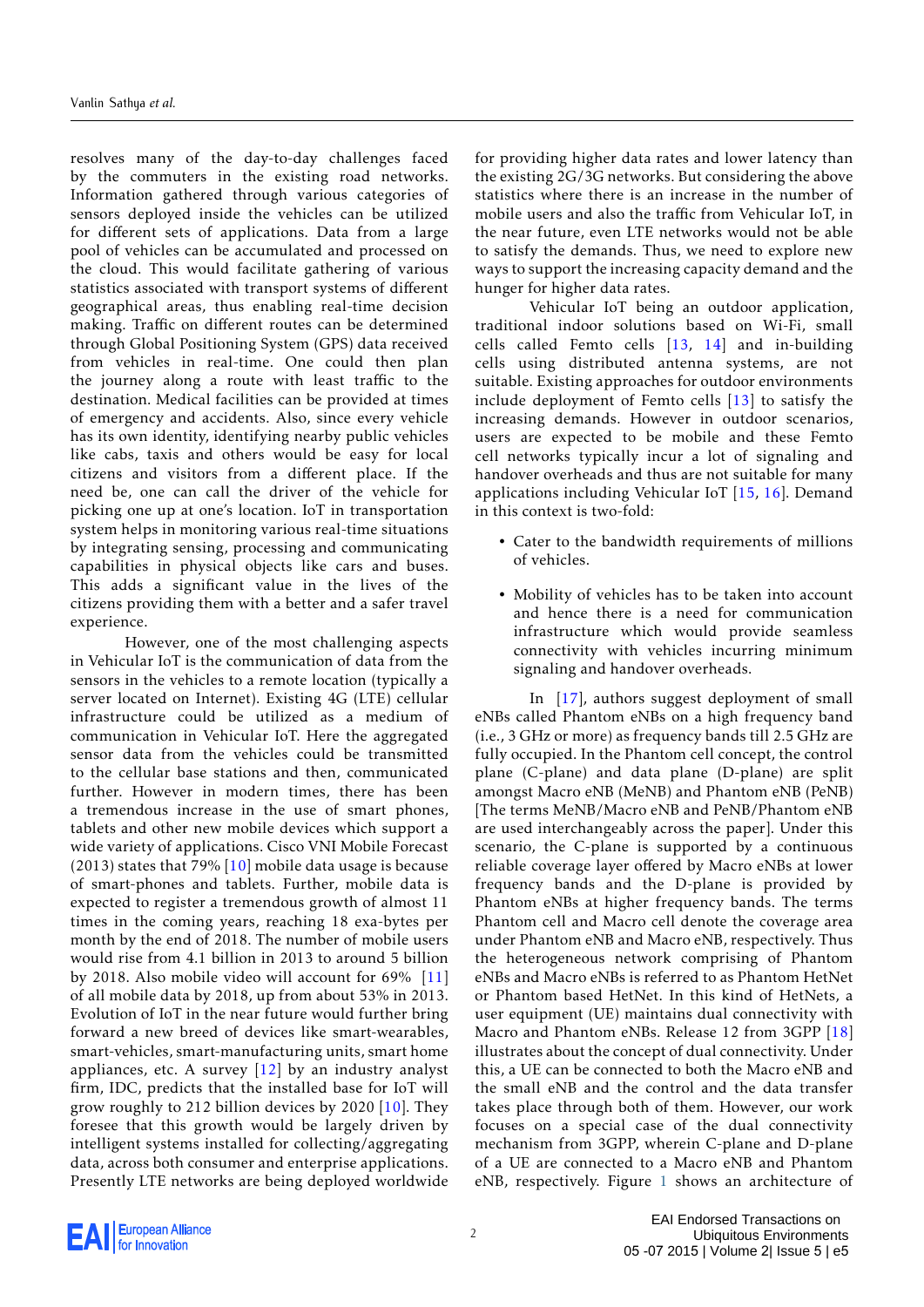Phantom HetNet comprising of Macro eNBs in which one of Macro eNBs is having three Phantom eNBs under its coverage region.

<span id="page-2-0"></span>

**Figure 1.** An Architecture of Phantom based HetNet.

Phantom cell capitalizes on the existing LTE network infrastructure and offers good support for mobility. In a Phantom HetNet, MeNB acts as the centralized controller for multiple PeNBs under its coverage region. The cooperation of PeNB and MeNB relies on the X2 interface. The X2 interface between PeNB and MeNB can be realized through a dedicated point-to-point connection as mentioned in [\[17\]](#page-15-7).

In [\[19\]](#page-15-9), we focused on the realization of Phantom HetNets in LTE. Performance analysis of the system was done mainly for static scenarios with sparse deployment of Phantom eNBs. This work focuses primarily on the evaluation of system performance in mobility scenarios. In that context, we consider the application of Phantom HetNets in Vehicular IoT. Realistic situations are taken into account which reflect conditions on a typical road network. Also, dense deployment of Phantom eNBs is considered in order to facilitate handovers between them. This helps in performing a comparison study of the following network systems: Macro only LTE networks, Femto based HetNets and Phantom based HetNets.

The rest of paper is organized as follows. Section [2](#page-2-1) illustrates application of Phantom HetNets in Vehicular IoT environments and highlights some generic benefits of this kind of HetNets. Section [3](#page-3-0) presents certain major architectural challenges associated with different network entities and their communication in this Phantom HetNets. In Section [4,](#page-4-0) we give a detailed explanation on the UE protocol stack, initial cell acquisition and synchronization procedure when a UE gets connected with both Macro and Phantom eNBs in a Phantom HetNet. Protocol stack of Phantom eNB, random access and paging mechanisms for Phantom HetNets are also covered in Section [4,](#page-4-0) addressing the challenges described in the previous section. Section [5](#page-6-0)

<span id="page-2-2"></span>

**Figure 2.** C-plane/D-plane Split among Macro and Phantom eNBs.

presents mobility scenarios illustrating the shift of Dplane to and from, between Phantom and Macro eNBs. In Section [6,](#page-8-0) we describe an experimental setup depicting Vehicular IoT scenarios, utilizing the Phantom and other network systems and then present comparison results. Finally, Section [7](#page-14-9) presents conclusions and directions for future work.

## <span id="page-2-1"></span>**2. Motivating Application and Generic Advantages of Phantom HetNets**

Vehicular IoT is one of the potential applications that could benefit from Phantom HetNets. Figure [2](#page-2-2) represents a situation in which a vehicle is equipped with various types of sensors and an Aggregator/UE is aggregating data from all the sensors in the vehicle. UE is connected to a Phantom eNB for sensor or user data transfer (D-plane) and to a Macro eNB for control (Cplane). Phantom eNB is connected to the Evolved Packet Core (EPC) only through S1-D interface while Macro eNB is connected to the EPC through S1-C/D interfaces.

Figure [3](#page-3-1) depicts a scenario in which Phantom eNBs are deployed along the road side for serving users and IoT enabled vehicles passing along the road. Phantom eNBs provide connectivity to the devices/users under its range and in scenarios where a device/user does not fall in the range of any of the Phantom eNBs, then it is handled by Macro eNB for both the control and data transfer. In this Phantom HetNet, there would be less handover overhead [\[20,](#page-15-10) [21\]](#page-15-11) as there would be a mere D-plane shift from one Phantom eNB to other while the C-plane is still handled by the same Macro eNB. Below we highlight some of the potential benefits of Phantom cells.

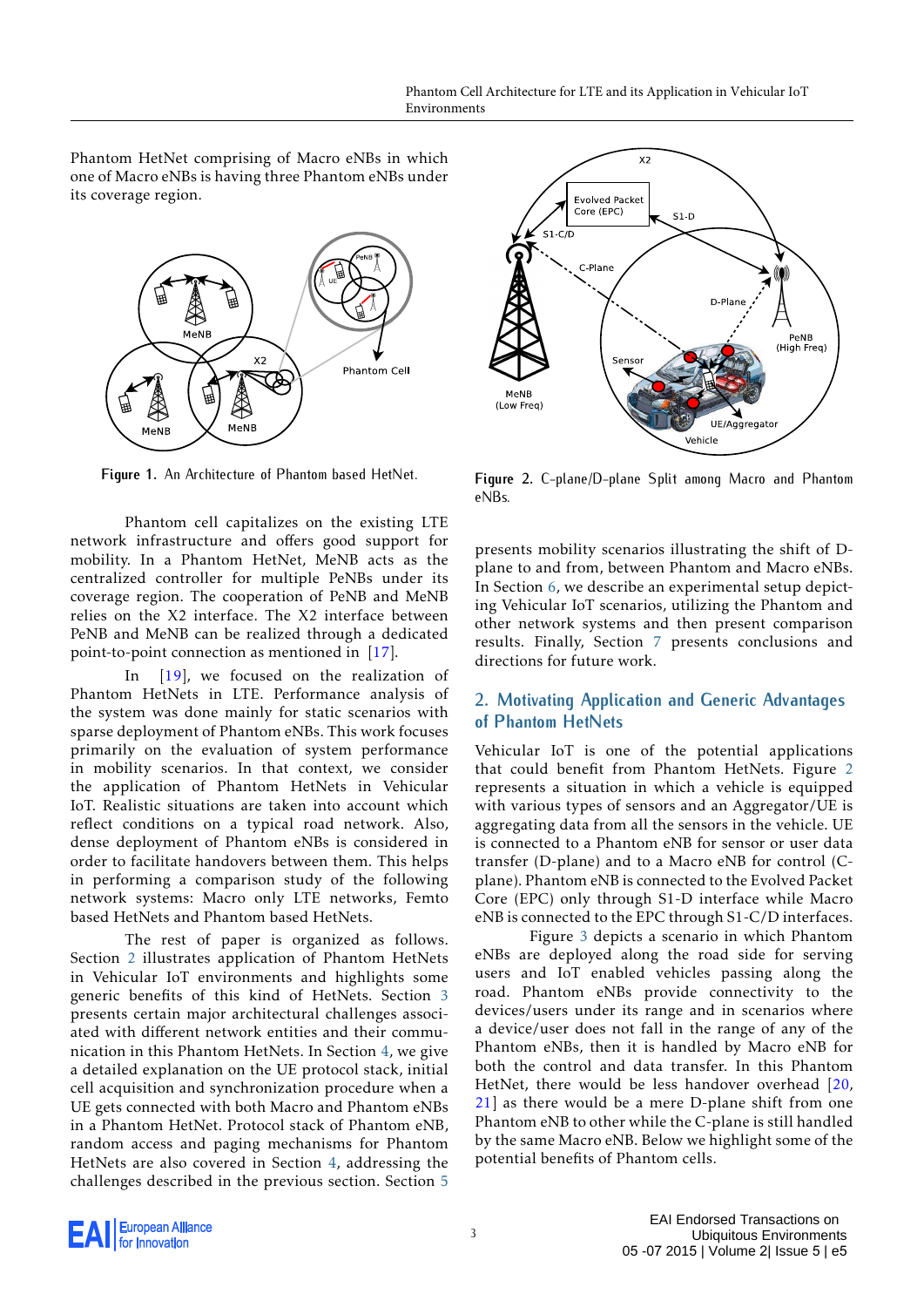<span id="page-3-1"></span>

**Figure 3.** Phantom based HetNet serving UEs and IoT devices.

## 2.1. Advantages of Phantom Cells

- Typically Macro and Phantom eNBs have different operating frequencies and hence there would be no cross-tier interference among them. This is of notable benefit as integration of Phantom cells would not impact the functioning of the legacy Macro cell networks where the cellular operators have already made huge investments.
- Phantom eNBs can be incorporated into the existing cellular networks without requiring any re-arrangement of Macro eNBs.
- Flexibility to turn the Phantom eNBs ON/OFF, depending upon the traffic levels at different times during a day. This could result in substantial energy savings [\[22,](#page-15-12) [23\]](#page-15-13) and thereby reduce OPEX for the telecom operators.
- Reduction in control signaling owing to less frequent handovers because of the centralized handling of the C-plane at a Macro eNB.
- Deployment can be done according to the traffic requirements. Sparse deployment would be apt in normal traffic areas, for e.g. in small parks etc., whereas dense deployment could be done in hotspots for e.g. malls, airports, tech parks, railway stations, etc. In the context of Vehicular IoT, dense deployment would be preferable on busy roads and sparse deployment would work on roads with lesser traffic.

## **3. Control and Data Plane Split: Major Challenges**

Phantom eNBs, unlike the conventional Macro eNBs, will only send primary/secondary synchronization signals (PSS/SSS) and will not send cell specific reference signals, Master Information Block (MIB) and System Information Blocks (SIBs) in the LTE frame structure. The Radio Resource Connection (RRC) procedures between a UE and the Phantom eNB such as channel establishment (*RRCConnected*), channel release (*RRCDisconnected*) and *RRCIdle* are all maintained by the Macro eNB on behalf of the Phantom eNB, with which the UE will get attached. Also, the authentication of UE for attachment with Phantom eNB is done by Macro eNB.

#### 3.1. Challenges:

Below we highlight potential challenges in Phantom HetNets for obtaining and maintaining parallel connections with two eNBs.

- 1. A major challenge is in facilitating the communication of a UE with both eNBs simultaneously as MeNB and PeNB operate at different frequency bands. Switching to and fro from one frequency band to another could be one remedy for this. However, this is not efficient as it would result in decreased throughput and increased communication delays with each of the two eNBs.
- 2. Time synchronization of a UE with both the eNBs so as to facilitate proper data transfer.

<span id="page-3-0"></span>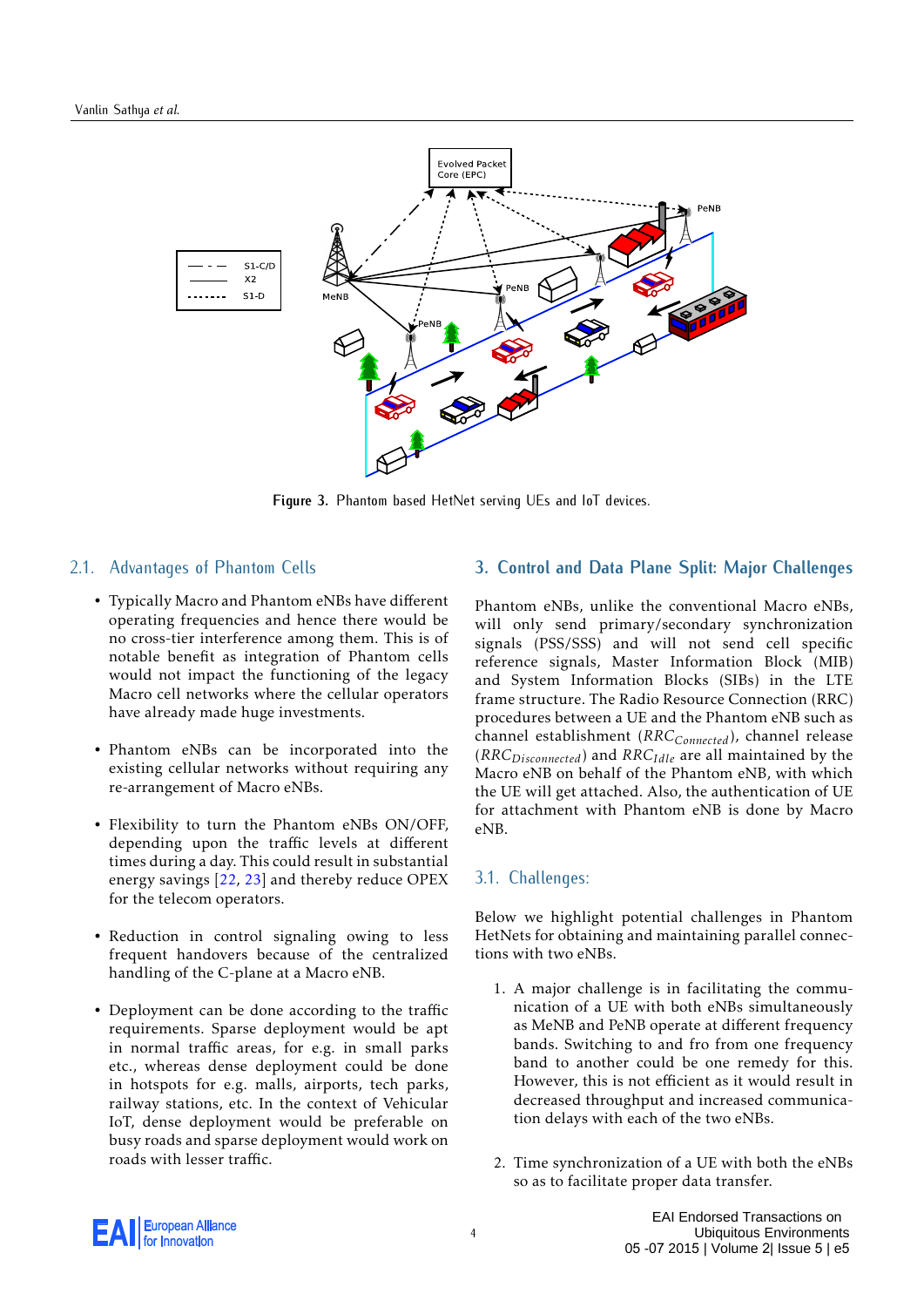- 3. Besides the regular control messages exchanged in the process of channel establishment, handovers and other mechanisms, mere data transfer between a UE and the eNB involves exchange of control messages such as acknowledgments, scheduling grants and scheduling decisions, etc. Therefore separating and categorizing the components of the control and data planes and specifying a definitive boundary between them is a challenging task.
- 4. Mobility management: UEs are mobile typically and sometimes they may not be necessarily in the coverage of a Phantom eNB. Under such scenarios, a Macro eNB has to hold both the control and data planes of the UEs.
- 5. Energy conservation is an another concern that needs to be addressed. UEs and aggregators in general are battery powered. Simultaneous communication at two different frequency bands would result in utilization of two radios which may severly impact the battery usage. Hence efficient communication mechanism needs to be developed in such cases.
- 6. Sparse deployment of Phantom eNBs may lead to scenarios in which certain Phantom eNBs are overloaded. In that case, on the arrival of new UEs appropriate decisions have to be made so as whether to connect the UE
	- (a) to Macro eNB for both C-plane and D-plane or
	- (b) to connect to a Macro eNB for control and to a Phantom eNB in the vicinity of the overloaded Phantom eNB for D-plane.

For the above provisions to be made, the UE protocol stack has to be modified. Also the above structural changes have to be taken into account during the functioning of layers in the protocol stack of Phantom eNB and Macro eNB and a means for communication over the X2 interface has to be implemented. In the sections that follow, a procedure has been suggested for the architecture of each of these different segments, and the solutions to the above challenges.

# <span id="page-4-0"></span>**4. Protocol Stack of Phantom UE, Phantom eNB and Initial Cell Acquisition Procedure**

# 4.1. Protocol Stack of Phantom UE (UE connected to both Macro and Phantom eNB)

Presently, a UE resonates at a certain frequency of a band/channel, typically of the 2.1 GHz spectrum, for its operation and communication. But UEs must be able to work at two different frequency bands for transmission to and reception from the Macro and Phantom eNBs simultaneously while communicating in these HetNets, where Phantom eNBs generally operate at 3GHz or more. One solution is to add an additional radio in the UE, this however would increase the circuit design complexity and the cost. Carrier aggregation [\[24–](#page-15-14)[26\]](#page-15-15) offers a very promising solution for Phantom UEs to handle both traffic (C-plane and D-plane) from different frequency bands with a single radio interface. Phantom radio interacts through the MAC layer and higher layers of the traditional LTE-UE stack. Moreover, these layers maintain state information of the Phantom mode of the UE (where UE is connected to a Phantom eNB for the data and a Macro eNB for the control) or Macro mode of the UE (where everything goes through Macro eNB). Depending upon the topology and the mobility, a UE may or may not be connected to Phantom eNBs. It is, thus, necessary to store the state information at the higher layers.

# 4.2. Initial Acquisition/Synchronization procedure with Phantom and Macro eNBs

When a UE is switched on, a cell acquisition procedure is performed to identify the cells nearby that can be connected to and know the configurations of the cell in order to communicate with them. UEs attempt to get the Primary Synchronization Signal (PSS) from Macro and Phantom eNBs (in the vicinity), and acquire the physical cell layer identity (PCID) and sub-frame timing (5 ms) of the two cells. Next, the UE finds the Secondary Synchronization Signal (SSS), and is able to get the cell identity group and frame timing of the cells. In [\[17\]](#page-15-7), it was suggested that there should be no PSS/SSS from Phantom eNB. An approach to this could be that the Phantom eNB instead, indirectly send the PSS/SSS through Macro eNB through the X2 interface between them. This would however incur a lot of communication delay and is a highly in-feasible and unscalable approach.

After receiving the PSS/SSS, UE gets the Master Information Block (MIB) from the Macro eNB. MIB carries the information about system bandwidth, number of antennas in eNB side, Frame information, etc., for every 40ms in physical broadcast channel (PBCH). However, there would be no MIB from Phantom eNB and instead, the Phantom eNB would communicate all information about the MIB to Macro through the X2 interface. Generally, following information is included in an MIB from the Macro eNB:-

- 1. Downlink bandwidth of Macro.
- 2. System Frame Number.

As the Phantom eNBs do not transmit any MIB, the MIB of the Macro eNB is modified in the

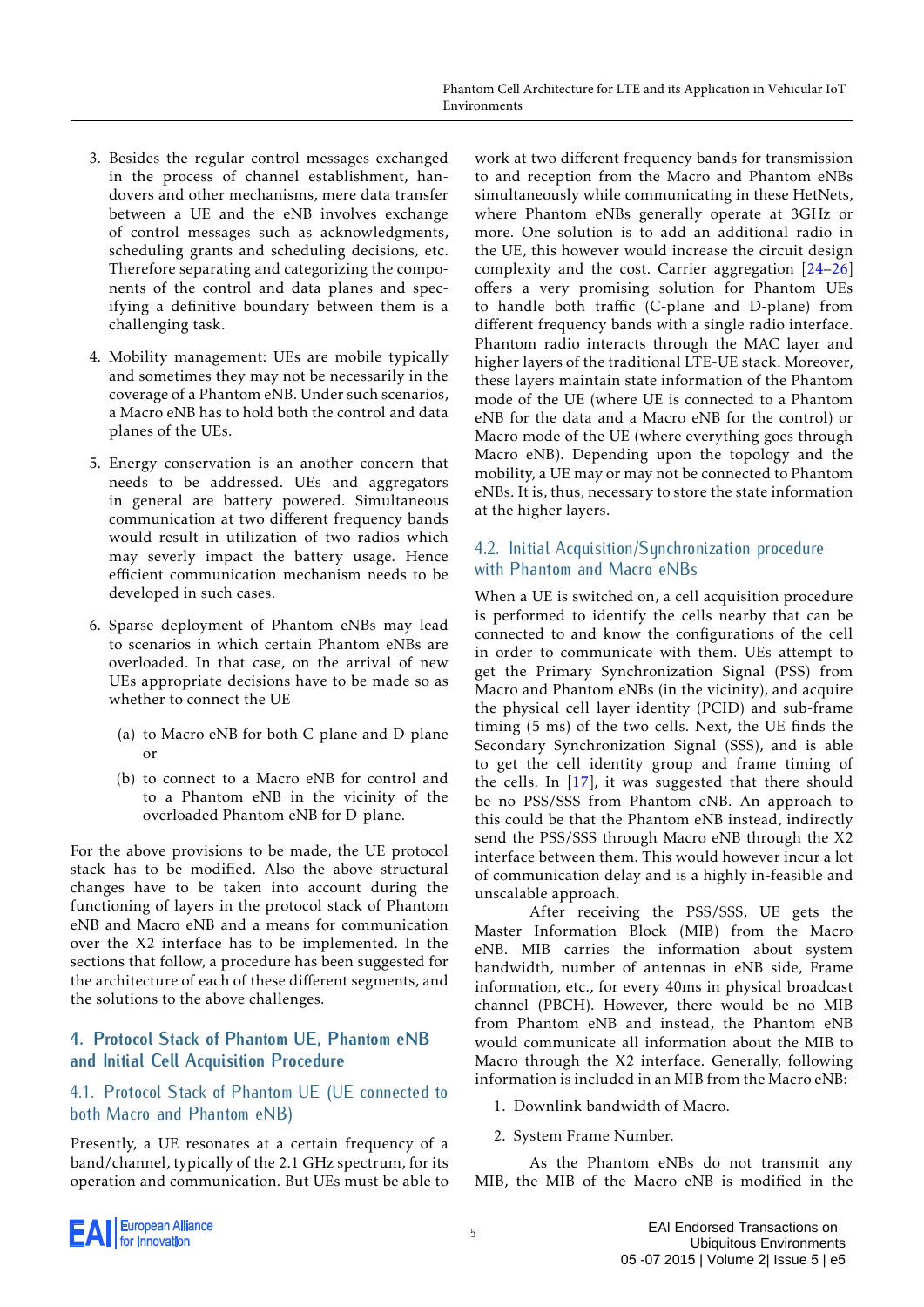free reserved bit slot so as to include the downlink bandwidth of the Phantom eNB. Hence with the MIB from Macro eNB, UE gets to know the downlink bandwidth of the Phantom eNBs as well. Similarly, Phantom eNBs also do not transmit any system information block (SIB) (SIBs are transmitted for every 80ms in physical downlink shared channel (PDSCH)). So the SIB-2 received from Macro, normally containing the uplink bandwidth of Macro eNB, would now also include the uplink bandwidth of Phantom eNBs. Similarly, all the system information, including the configuration details present in SIBs 1-9 from the Macro eNB, would also include the system information for Phantom eNBs which are sent to a Macro eNB through the X2 interface. The advantage of using MIB and SIBs in centralized controller (i.e., Macro eNB) is, it can reduce the signaling overhead messages from Phantom eNBs and save bandwidth of PDSCH that can be better used for data transmission by Phantom eNBs. Thus, if the signal strength of a Macro eNB is higher than that of a Phantom eNB, a UE would be connected only to the Macro eNB for both the control and data traffic. And if the UE gets a better signal strength from the Phantom eNB, the UE would be attached to it for data transfer on a higher frequency band.

## 4.3. Protocol Stack of Phantom eNB

Phantom eNBs provide high scalability by providing flexibility to network operators to gradually add capacity. Its deployment can be done according to requirements and it need not be uniform in all cases. The layers in the protocol stack of Phantom eNB would be the same as that in the Macro eNB but with certain modifications to their functionality. A Phantom eNB is connected to, just the P-GW and there is no connection formed with the MME (Mobility Management Entity) as shown in Figure [2.](#page-2-2) In any case, a UE would be connected to a Macro eNB and all NAS (Non-Access Stratum) messages for authentication of the UE would go to that Macro eNB. If a UE is connected to Phantom eNB for data transfer, Macro eNB would share the information of authentication with the Phantom eNB through the X2 interface. All the signaling radio bearers (SRBs) which transmit the RRC and NAS messages, are sent by the Macro eNB. Phantom\_NAS as shown in Figure [4](#page-5-0) would only store the information for the authentication of UE, and no message exchange happens between MME and the UE to authenticate the UE. Likewise, Phantom\_RRC layer keeps the information of the establishment of the RRC context. The sub-sections that follow specify two main mechanisms performed by Macro eNB on behalf of the Phantom eNBs to aid the data transfer mechanism.

**Random Access and RRC Connection Setup.** In Phantom HetNet, UE can maintain dual connectivity with two

<span id="page-5-0"></span>

**Figure 4.** Protocol stack of Phantom eNB.

different eNBs and the mechanisms to setup random access and RRC connections are quite different. A Macro eNB maintains the information about UE's connection state, i.e., if it is responsible for the control or for both the control and data traffic of the UE. RACH procedure between UE and Macro eNB takes place as usual for the exchange of control information from higher layers of the UE and Macro eNB. For the exchange of data between UE and Phantom eNB RACH procedure goes as mentioned hereafter. During the random access by the UE, one of the preambles is selected and transmitted over PRACH to the Macro eNB. Since the Macro eNB knows about the dual connectivity of UE, it passes this random access request to the appropriate Phantom eNB, with which the UE is connected, through X2 interface as shown in Figure [5.](#page-6-1) Phantom eNB then assigns a temporary C-RNTI and determines the timing advance for the UE using the location information of the UE provided by the Macro eNB (In dual connectivity the location/timing can be estimated using single Macro eNB PRACH preamble). This response is returned to the Macro eNB which in turn informs the UE over DL-SCH.

Further, the Macro eNB assigns resources to the UE for transmitting RRC connection request in the next step. In the third step, the RRC connection request is sent via UL-SCH with the resources assigned in prior step. The contention resolution is sent to the UE by the Phantom eNB via Macro eNB (Figure [5\)](#page-6-1). Note that in the first step, many UEs may be performing simultaneous random accesses, probably using the same preamble sequence which would return the same temporary identifier in second step. In the fourth step, UE matches the identity in the message with the identity received at the second step. A UE upon confirming the match, completes the random access successfully and the data transfer would take place via Phantom eNB.

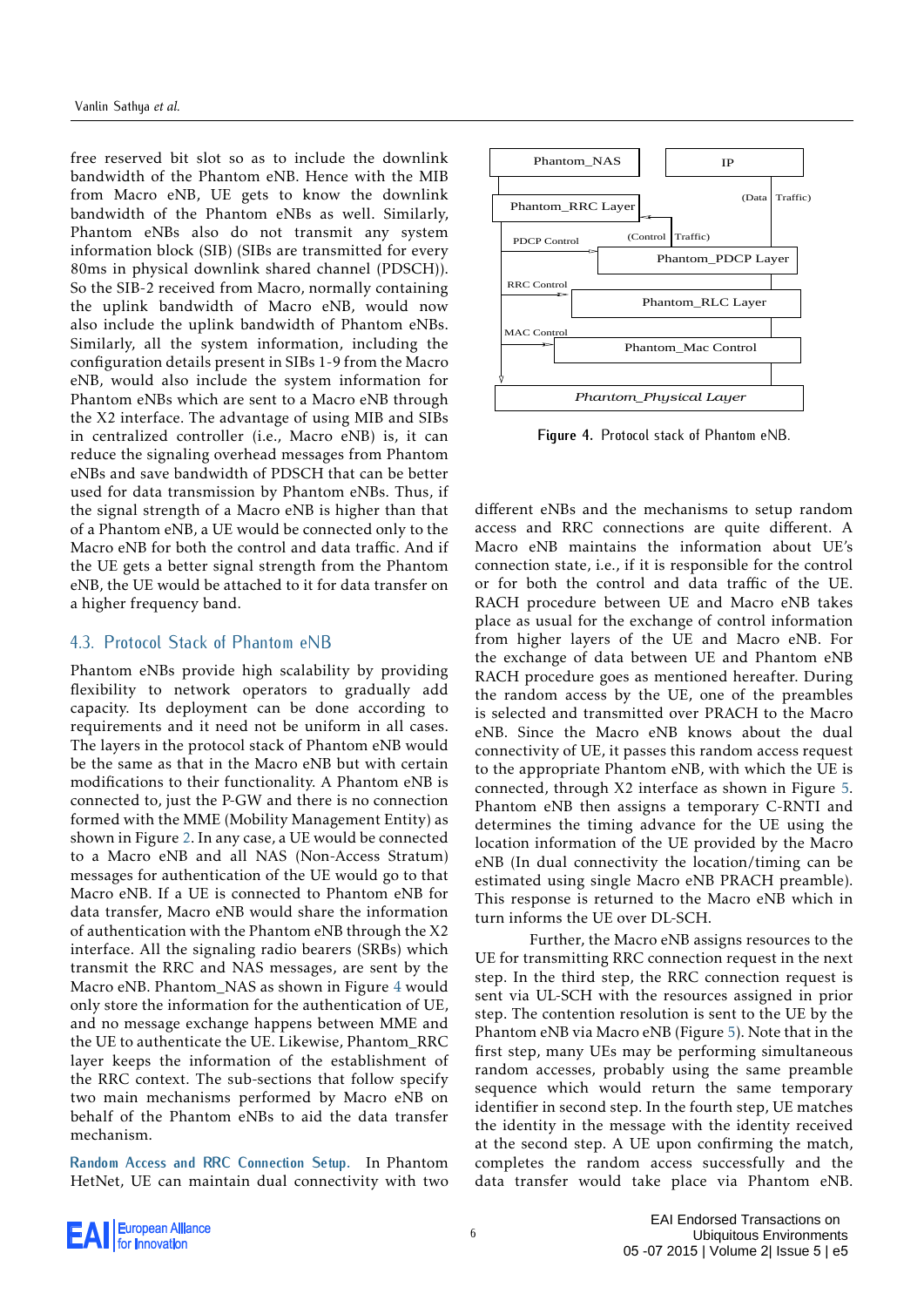Redirection of the Random Access request to Phantom eNB by Macro eNB and the advantage of the presence of Phantom eNB, is that every Phantom/Macro eNB would have its own collision domain and this would reduce the collision probability.

Consider the case wherein a UE connects only to a Macro eNB and another UE connects to Phantom and Macro eNBs. Assume that they happen to use the same preamble while making their random access requests. Both the UEs can still successfully transmit the data. This is because the preamble of UE connected to the Macro eNB would go normally and the preamble of the UE connected to both the eNBs would go to Phantom eNB and thus the collision on picking the same preamble is avoided.

<span id="page-6-1"></span>

**Figure 5.** Call Flow Diagram for Random Access in Phantom based HetNets.

**Paging Mechanism:.** Paging is a network initiated connection setup mechanism when there is some downlink data to be sent to UEs. A UE is informed of some incoming data through this mechanism. In LTE, S-GW first gets the downlink data and then acquaints MME about the incoming data. Now in Phantom HetNets, Phantom eNB is not connected to the MME and hence it does not send any of the paging messages. As only Macro eNB is connected to the MME, MME informs all Macro eNBs in its tracking area about the paging messages. Macro eNB configures at which subframes a UE should wake up and listen to paging. A UE searches for P-RNTI in the paging message received through PDCCH of the UE\_physical layer. UE then looks for the identity information (P-RNTI) included in the paging message, by decoding PD-SCH from the information in the PDCCH. If UE determines it to be matching with its own identity then it triggers random access procedure followed by the RRC connection setup establishment. Thus we conclude that Macro eNB eventually aids the data transfer process by performing paging and RRC connection/Re-connection establishment procedures while actual data transfer takes place directly between UE and its associated Phantom eNB.

Phantom and Macro eNBs protocol stack thus needs to have mechanisms to communicate with each other over the X2 interface for the above mentioned procedures to take place.

# <span id="page-6-0"></span>**5. Handover Scenarios in Phantom HetNets**

In Phantom HetNets, there is an advantage of having a centralized controller (at Macro eNB) which has complete information of the topology and configuration of all Phantom eNBs under its coverage area. Also there would be a substantial reduction in signaling messages being exchanged during handovers because of the Macro eNB controlling the entire handover procedure [\[27](#page-15-16)[–29\]](#page-15-17). In this context the following mobility scenarios could arise :-

# <span id="page-6-2"></span>5.1. Macro eNB to Phantom eNB Handover

UE is currently connected to the Macro eNB for both the control and data transfer when it is at location X as shown in the Figure [6.](#page-7-0) Macro eNB advertises location of Phantom eNBs under its coverage area through SIBs. Now in Figure [6](#page-7-0) when UE is at location Y, it is in the coverage area of a Phantom eNB and also it starts getting good signal strength from that particular Phantom eNB. UE reports about this to the Macro eNB. Macro eNB acts as a controller and decides about the attachment of the UE to Phantom eNB based on the quality of signal, UE is receiving from that Phantom eNB. If it decides to attach UE to Phantom eNB, it then instructs the appropriate Phantom eNB through X2 interface to handle the new UE and also informs the UE, which then starts communicating with the Phantom eNB at a higher frequency. Hence, the UE would now get attached to the Phantom eNB for the data transfer and to the Macro eNB for the exchange of control messages as shown in Figure [6.](#page-7-0)

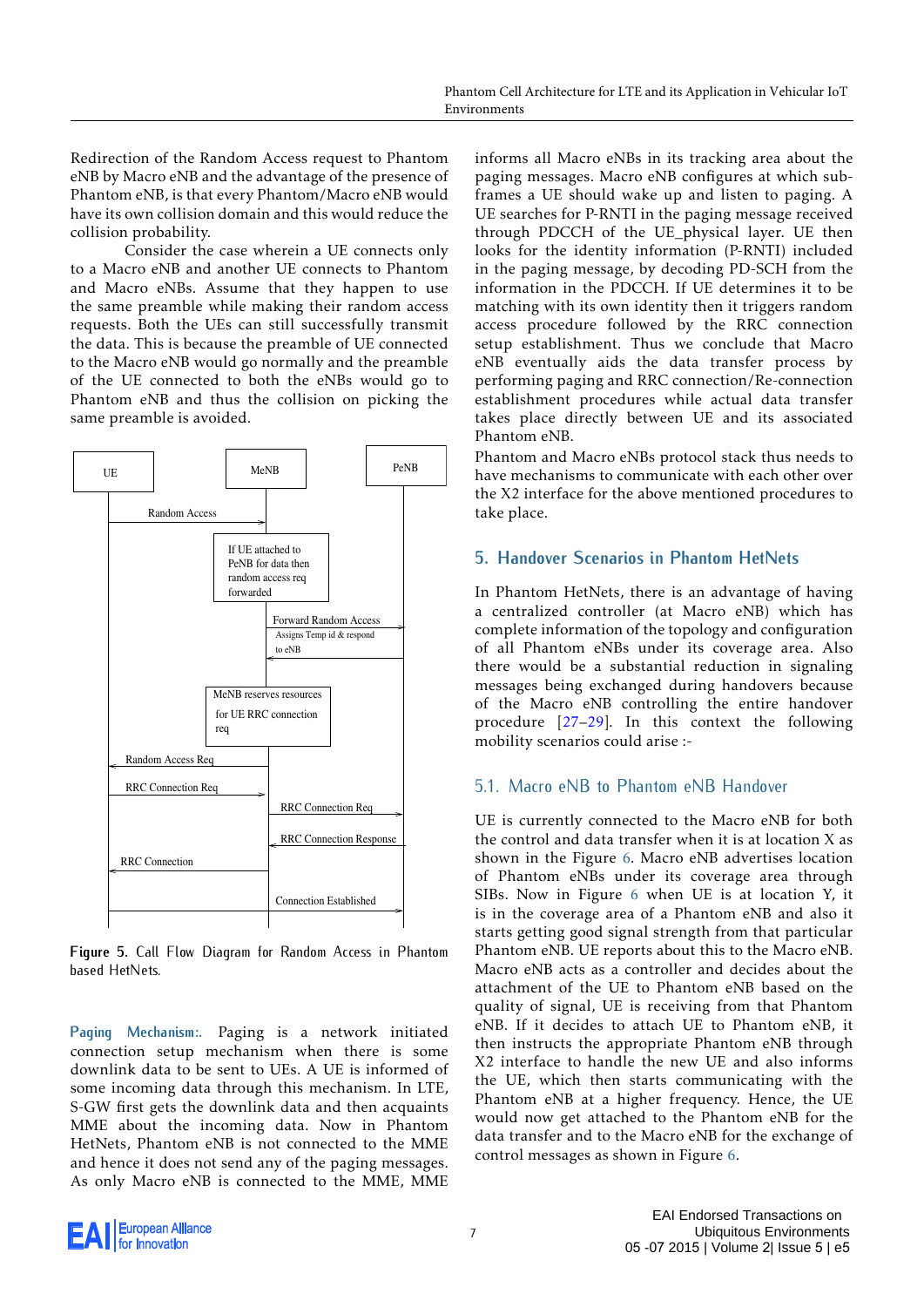<span id="page-7-0"></span>

**Figure 6.** Macro eNB to Phantom eNB Handover in Phantom based HetNets.

## 5.2. Phantom eNB to Macro eNB Handover

This scenario is exactly the reverse of previous one where a UE moves out of the coverage area of a Phantom eNB and the Macro decides to handle the UE for both the control and data traffic. It instructs the UE and the Phantom eNB to release the resources currently allocated to the UE.

#### <span id="page-7-2"></span>5.3. Phantom eNB to Phantom eNB Handover

Under this scenario, UE moves from the coverage area of one Phantom eNB to another Phantom eNB. Figure [7](#page-8-1) depicts a topology with various PeNBs under the coverage of a MeNB. In the figure, UE moves in clockwise direction from location  $X \rightarrow Y \rightarrow Z \rightarrow A$ and so on. During the movement of UE, handover takes place from one PeNB to other. However, there is only D-plane connection shift between PeNBs and control information still comes from the same MeNB.

Figure [8](#page-7-1) shows the call flow diagram for phantom eNB to phantom eNB handover. PeNB1 and PeNB2 in the figure refers to two Phantom eNBs and MeNB in the figure refers to Macro eNB. As can be seen in the figure, UE is initially attached to the PeNB1 for data transfer in both uplink and downlink and is attached to MeNB for exchange of control information. UE periodically transmits A2, A4 measurement reports to the MeNB. Based on the reports from UE, MeNB then makes the decision of handover of the data plane to a new Phantom eNB. MeNB then issues RRC Disconnected procedure to PeNB1 which further initiates it with the UE. Meanwhile RRC connected procedure is initiated with the PeNB2 which then establishes the connection with the respective UE. Among all the mentioned scenarios Phantom eNB to

Macro eNB handover has the least overhead in the handover process as compared to other two scenarios outlined here.

<span id="page-7-1"></span>

**Figure 8.** Call Flow Diagram for Phantom eNB to Phantom eNB Handover.

Further, parameters such as the current load on potential PeNBs could be taken into account while selecting the target PeNB. For this, in the handover scenarios of Sections [5.1](#page-6-2) and [5.3,](#page-7-2) current load on a certain Phantom eNB can be incorporated as a decisive factor before performing the handover of the UE to that target Phantom eNB. Drastic increase in the number of UEs/vehicles may sometimes generate circumstances under which certain Phantom eNBs be heavily loaded, as they have small coverage areas. In that case, attaching a UE to the overloaded Phantom eNB may degrade the network throughput. Thus, for the handover scenario of [5.1,](#page-6-2) it would be beneficial to retain the attachment of UE to the Macro eNB for both control and data transfer rather than performing the handover to an overloaded Phantom eNB for data transfer. Similarly for the scenario in Section [5.3,](#page-7-2) it would be beneficial to attach the UE

- to a Macro eNB for both control and data transfer or
- to a nearby Phantom eNB of the overloaded Phantom eNB for data transfer and Macro eNB for control transfer.

rather than attaching it to the overloaded Phantom eNB. Macro eNBs can maintain the information regarding the load on different Phantom eNBs under its control. This information can be utilized during handover decisions. Apart from this, Cloud computing could also play a crucial role in such scenarios, where in the information regarding the load on different Phantom and Macro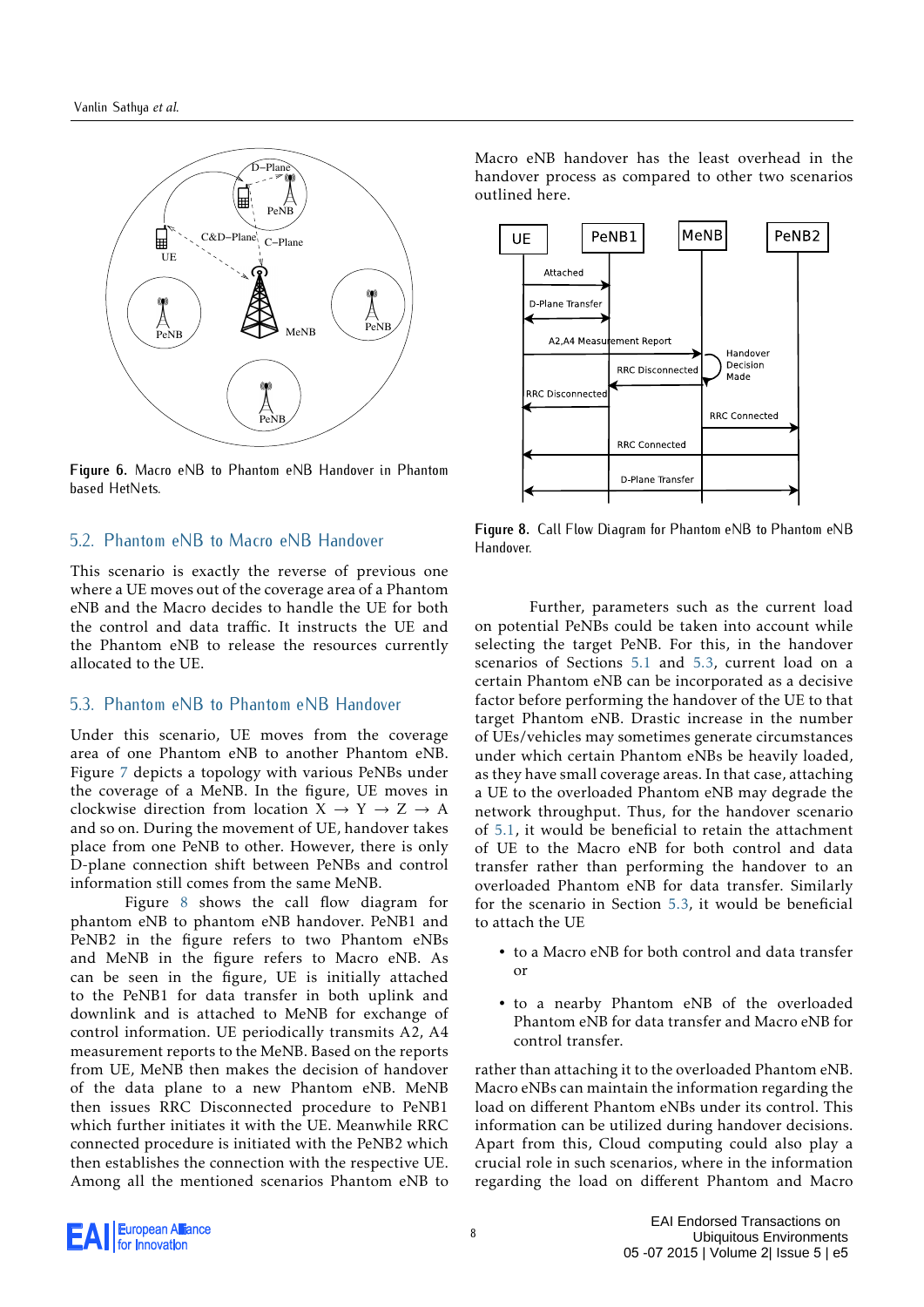Phantom Cell Architecture for LTE and its Application in Vehicular IoT Environments

<span id="page-8-1"></span>

**Figure 7.** Phantom eNB to Phantom eNB Handover in Phantom based HetNets.

eNBs can be offloaded to the cloud in real-time. Macro eNBs can be connected to the cloud for updating the real-time information and receiving decisions of computations performed on the cloud. Mobility of the UE/vehicle can be another crucial factor to be considered during handovers. When UEs/vehicles are highly mobile, in that case they may undergo frequent handovers. This may impact the ongoing data transfer and effectively the network throughput. Macro eNB could thus make optimizations and avoid unnecessary handovers in high mobility scenarios.

## <span id="page-8-0"></span>**6. Performance Evaluation**

The proposed Phantom HetNet system is realized in NS-3.21 simulator [\[30\]](#page-15-18) by extending it as per the requirements. Certain assumptions have been made which are in accordance with the latest 3GPP Release (Release 12 [\[26\]](#page-15-15)). Additional modules and functionality have been added to the current modules provided by the simulator for LTE. Parameter configurations for simulations are listed in Table [1.](#page-8-2)

## 6.1. Experimental Setup

#### *Mobility Scenario:*

Consider a 3-dimensional coordinate system where x and y coordinates represent the location on 2-D space and z coordinates represent the height of the entities in 3-D space. Also notations such as  $+x$ ,  $-x$ ,  $+y$ ,  $-y$ ,  $+z$  and -z have their standard meanings where  $\overrightarrow{+}$  represents the positive axes and '-' represents the negative axes.

**Table 1.** NS-3 Simulation Parameters

<span id="page-8-2"></span>

| <b>System Parameters</b>            | Values                    |
|-------------------------------------|---------------------------|
| Operating Freg. of Macro eNB        | 700 MHz                   |
| Operating Freq. of Femto eNB        | 2100 MHz                  |
| Operating Freq. of Phantom eNB      | 2100 MHz                  |
| <b>Building dimensions</b>          | $4m \times 4m \times 20m$ |
| Macro eNB height                    | 30 <sub>m</sub>           |
| Phantom eNB height                  | 5m                        |
| Macro transmit power                | 46 dbm                    |
| <b>Phantom/Femto transmit power</b> | $23$ dbm                  |
| Vehicle Velocity                    | 3 km/h, 30 km/h and       |
|                                     | $60 \ km/h$               |
| UE velocity                         | $0.3$ km/h                |
| UE maximum transmit power           | 0.2W                      |
| <b>Traffic direction</b>            | Uplink/Downlink           |
| Handover Algorithm                  | A2-A4-RSRO                |
| Scheduling Algorithm                | <b>Proportional Fair</b>  |
| LTE Mode                            | <b>FDD</b>                |
| System Bandwidth for eNBs           | 5 MHz (25 RBs)            |
| <b>Simulation Time</b>              | 100 <sub>sec</sub>        |

In order to facilitate communication of UE with two different eNBs (Macro and Phantom eNBs) operating at different frequencies we added an extra physical layer in our NS-3 implementation. Figure [9](#page-9-0) represents the protocol stack of extended UE for Phantom HetNets. UE Phantom Physical Layer in the Figure [9](#page-9-0) is used for communication with Phantom eNB while UE\_Macro Physical Layer is used to communicate with Macro

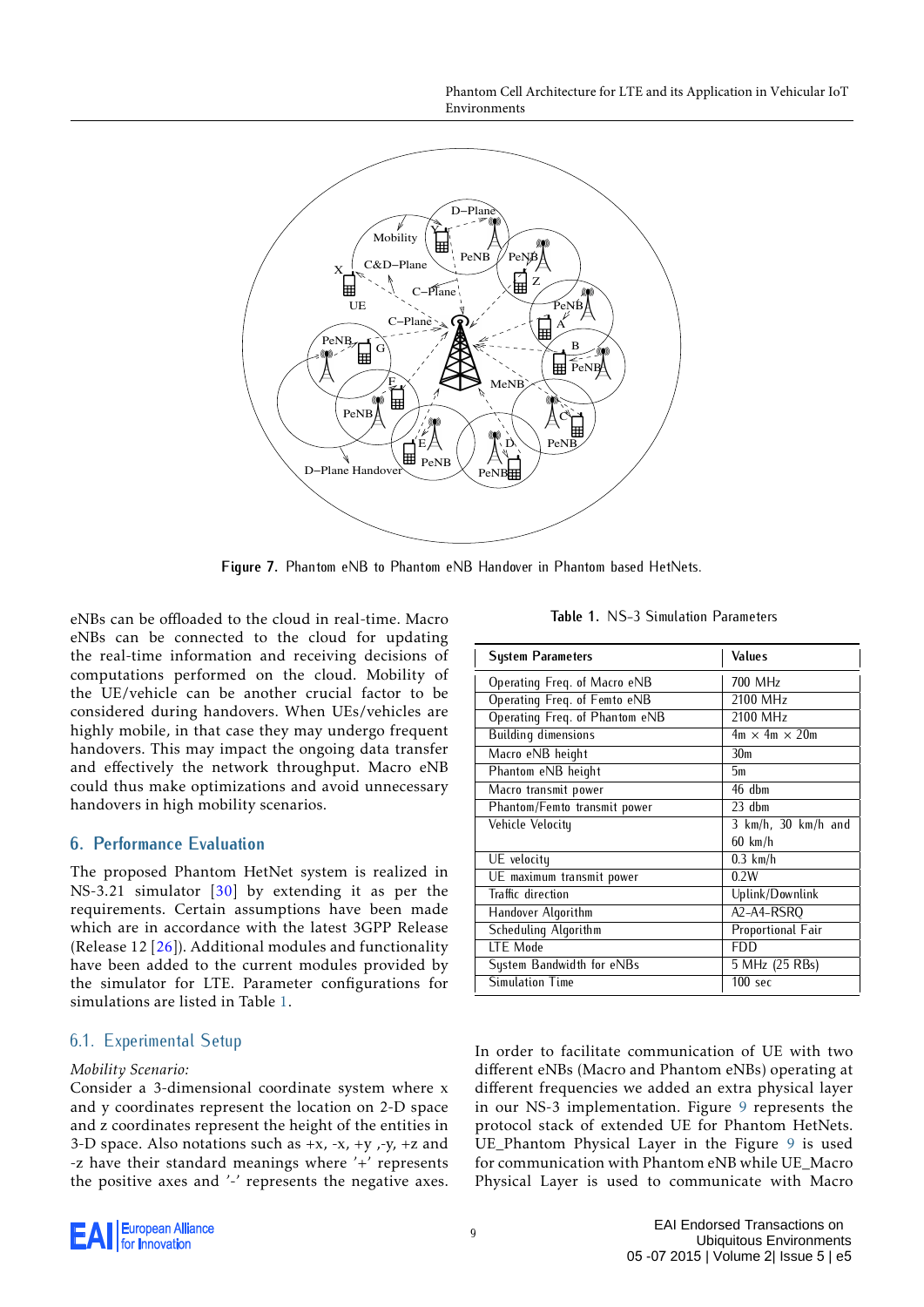<span id="page-9-1"></span>

**Figure 10.** Experimental Setup depicting a real time scenario of a road network comprising various network entities and surrounding environment. Vehicular IoT Traffic and Regular UEs being served by Phantom based HetNets.

<span id="page-9-0"></span>

**Figure 9.** Protocol Stack of Phantom UE.

eNB. Simulation experiments are performed for the following network configurations:

Configuration (a): This configuration depicts the Macros only network. Macro eNBs are deployed at the following locations:

- Macro eNB 1: (0, 2200, 30)
- Macro eNB 2: (0, 1300, 30)
- Macro eNB 3: (0, 400, 30)
- Macro eNB 4: (0, -500, 30)
- Macro eNB 5: (0, -1400, 30)

Here the z-coordinate represents the height of the Macro eNB (i.e., 30m). 20 UEs (vehicles) are placed on either side of these Macro eNBs. 10 of which are placed on +x axis and the remaining 10 on -x axis. Locations of the vehicles on the +x axis are as follows:

- 1. (300, i, 1) where  $i = j * 5 [1 \le j \le 5]$
- 2. (300, 800-i, 1) where  $i = j * 5 [ 1 \le j \le 5 ]$
- Similarly locations of the vehicles on the -x axis are as follows:

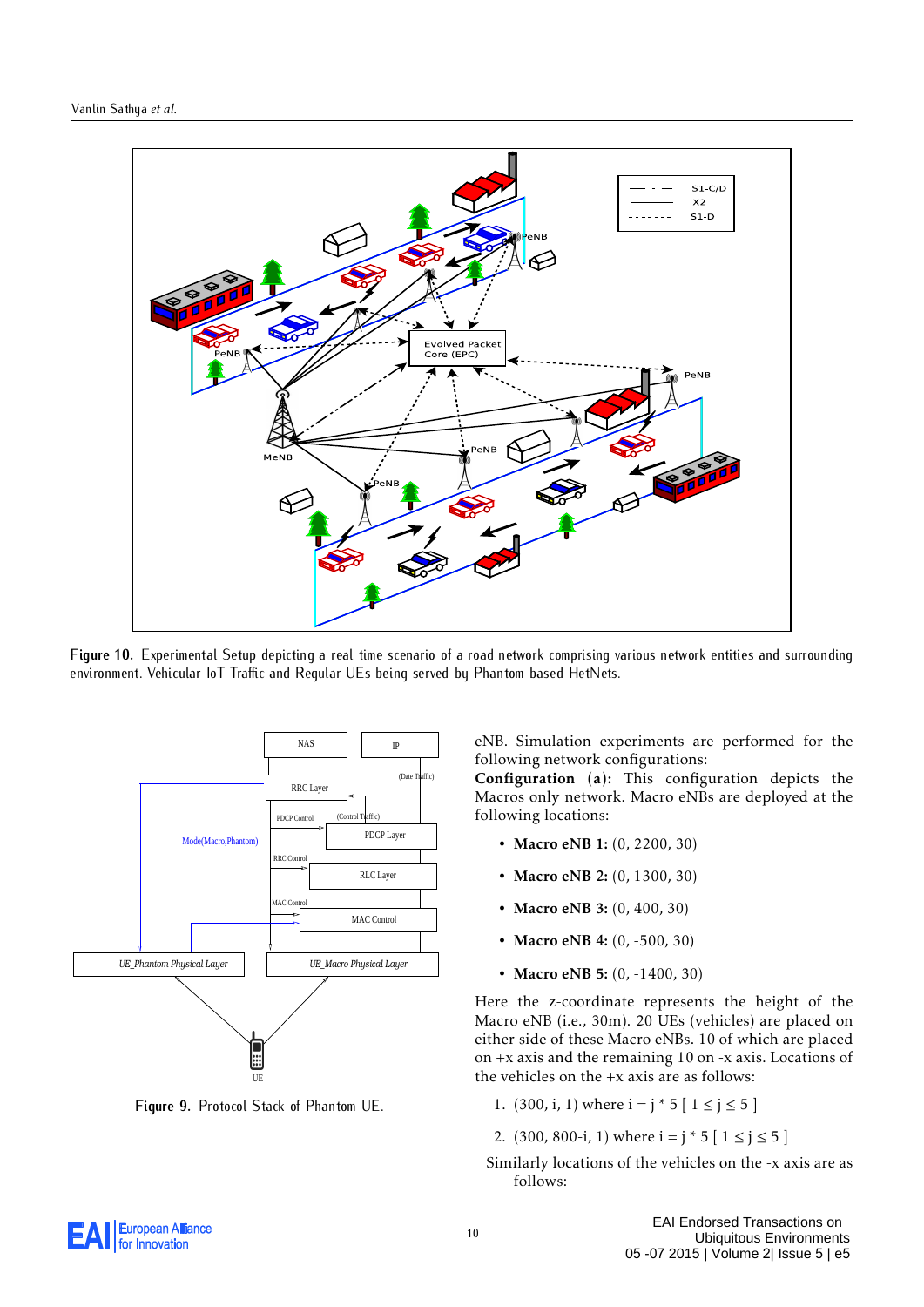- 3.  $(-300, i, 1)$  where  $i = j * 5 [1 \le j \le 5]$
- 4.  $(-300, 800-i, 1)$  where  $i = j * 5 [1 \le j \le 5]$

Vehicles belonging to categories 1 and 3 defined above are made to move in the direction of +y axis and those belonging to categories 2 and 4 move in the direction of -y axis. Thus, vehicles in category 1 and 3 move from the coverage of Macro eNB 3 towards coverage of Macro eNBs 2 and 1. While vehicles belonging to categories 2 and 4 move from the coverage of Macro eNB 3 towards coverage of Macro eNBs 4 and 5. Neither Femto eNBs nor Phantom eNBs are deployed in this scenario.

Configuration (b): This configuration depicts a Femto based HetNet comprising of Femtos and Macro eNBs. Macro eNBs and vehicles are placed at similar locations as in configuration (a). Additionally, 60 Femto eNBs are deployed. 30 of them lie on +x axis and the rest on the -x axis. Coordinates of the Femto eNB for the following setup are as follows:

- 1. (300,  $i * 60$ , 5) where  $[1 \le i \le 30]$
- 2.  $(-300, i * 60, 5)$  where  $[1 \le i \le 30]$

The z-coordinate represents the height of Femto eNB (i.e., 5m).

Configuration (c): This configuration depicts a Phantom based HetNet consisting of Macros and Phantom eNBs. Macro eNBs and vehicles are placed at locations as in configuration (a). Phantom eNBs are deployed at similar coordinates and with same height as those of Femto eNBs in configuration (b).

The idea behind setting up above network topologies comprising of vehicles and eNBs is to replicate a real-world scenario on a road network. Figure [10](#page-9-1) represents a scenario with 2 roads on either side of a Macro eNB. Certain number of Phantom eNBs are deployed along the road sides which have connectivity with the Macro eNBs through X2 interface. Macro eNB connects to the core network via both S1- C/D interfaces while Phantom eNB connects merely through S1-D interface. Roads in the Figure [10](#page-9-1) fall within the coverage of the deployed Macro eNB and as in actual conditions roads could be anywhere in the coverage of a certain eNB. Configuration (c) in the experimental setup aims to simulate the topology and deployment of entities as expressed in Figure [10.](#page-9-1) Presence of civil structures such as buildings and factories have also been taken into consideration for simulation purpose by placing these structures at appropriate locations. This covers the aspects of drop in signal strength caused to the existence of various obstacles in the surrounding environments of a particular UE/vehicle. Vehicles are also kept at a distance of 300m from the Macro eNB to realize the situation in which they are moving on roads near the cell edge of a particular Macro eNB.

Now with respect to Figure [10,](#page-9-1) in configuration (b) Phantom eNBs along the roadside are replaced by Femto eNBs. However, Femto eNBs have both S1- C/D connectivity to the core network and are connected to the Macro eNB via the Femto gateway. Configuration (b) is setup in order to obtain the performance of the existing small cell solutions (Femto cells) in mobility scenarios. Configuration (a) represents an existing LTE network comprising of regular Macro eNBs and there are no small eNBs along the road side for this configuration. Placement of Femto and Phantom eNBs in configuration (b) and (c) results in the formation of a Femto HetNet and Phantom HetNet, respectively in the region of +y axis. However, the region in the -y axis for configurations (b) and (c) is covered only by Macro eNB and forms the legacy Macro only network. This goes in analogy with the situation where in we have dense deployment of small cells in high traffic areas, while low traffic regions are covered by the regular Macro eNBs.

Simulations are run for each of the above described topologies. In each of the cases, vehicles are made mobile with the following distinct velocities: 3 km/h, 30 km/h and 60 km/h [\[26\]](#page-15-15). In all of the scenarios, TCP flows are installed over each of the vehicles to transfer 1 MB of data from the vehicle to a Remote Host connected over the Internet and vice versa. Consider for example, if we have 2 vehicles, then TCP flows are installed between each of the vehicle and the Remote Host in both uplink and downlink direction as shown in Figure [11.](#page-10-0) TCP flows are also installed among groups of 5 vehicles in a cyclic manner. Consider Figure [12,](#page-11-0) for example, which depicts a group of 3 vehicles and the way TCP flows are installed on them. Direction of the arrow in the figure is from TCP client to TCP server and thus each vehicle in the cycle acts as a client for one flow and a server for some other flow. Results are gathered over 5 different seed values for different vehicle velocities in each of the above configurations. Relevant statistics associated with each of the flows in every configuration are then computed and reported here.

<span id="page-10-0"></span>

**Figure 11.** TCP Flow Between UEs/Vehicles and Remote Host.

In our previous work [\[19\]](#page-15-9), we focused mainly on evaluating the system performance using Phantom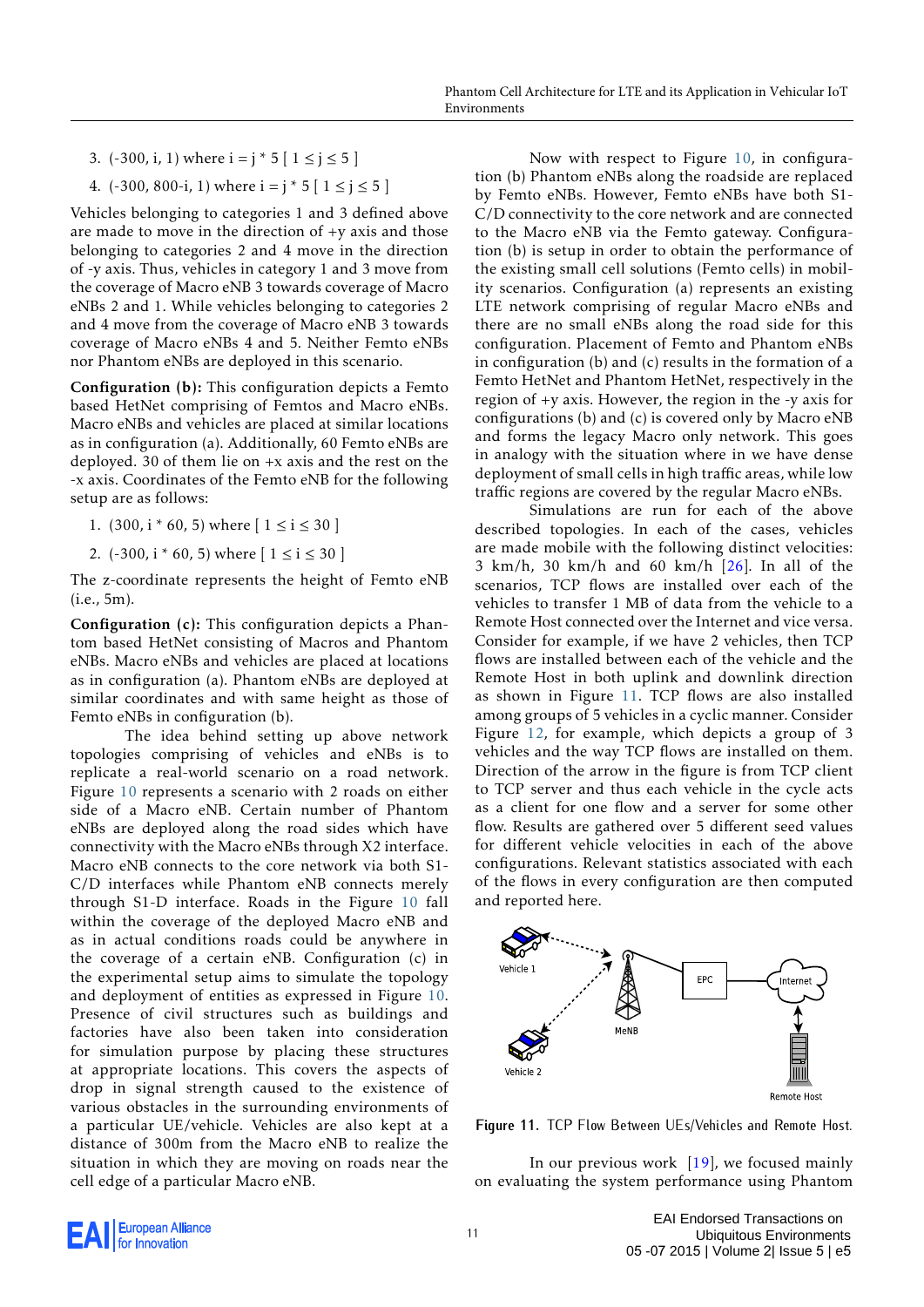<span id="page-11-0"></span>

**Figure 12.** TCP Flow among UEs/Vehicles.

HetNet for static UEs. Moreover, the simulation setup done previously had lesser number of UEs and eNBs (Macro/Femto/Phantom) and the topology setup did not convey a realistic situation. Deployment of small cells (Phantom/Femto) was sparse with no overlapping regions. Also the UEs were placed in near proximity (at a distance of 20m) to the Macro eNBs. In general, UEs in proximity observe a better throughput due to use of higher modulation schemes and a poor throughput is observed for UEs near the cell edge due to larger distance and interference from the neighbouring cells. Current setup ensures that vehicles are along the cell edge and they continue to be along the edge even during their movement in the simulations. Along with that, in the prior  $[19]$  experimental setup Femto eNBs were made to operate at a frequency similar to that of Macro eNB. However, the Phantom eNBs operate at a higher cellular frequency. Thus in order to have a fair comparison between existing small cell solutions (Femto eNBs) and our approach (Phantom eNBs), we configure Femto eNBs on a higher operating frequency in the present simulations. Hence, there will not be any cross-tier interference between Macro cells and small cells (Femto/Phantom).

<span id="page-11-1"></span>

**Figure 13.** Throughput Comparison for different network configurations.

<span id="page-11-2"></span>

**Figure 14.** Delay Comparison for different network configurations.

#### 6.2. Metrics

The following metrics are considered for performance evaluation:

- Throughput: The amount of data transferred from one device to other device in a given period of time. It is typically measured in units of bits per second (bits/s).
- Delay: Delay is the time taken for a packet to travel from one device to other device and is measured in fractions or multiples of seconds.
- Average Throughput of System: Sum of throughput values for all the flows in the network divided by the number of flows where in a flow represents a single TCP connection or a session between a pair of devices.
- No. of Handovers: The term handover refers to the process of transferring an ongoing call or data session (D-Plane) from one eNB (Macro/Phantom/Femto), connected to the core network to an another eNB.
- No. of Signaling Messages: The term signaling refers to the messages like MIB, SIB, RRC\_Connected(), RRC\_Disconnected() and RRC\_Idle(). The process of transferring these control signal messages will vary from Phantom HetNet to Macro and Femto HetNet.

One of the prime objectives is to improve the overall system throughput of the LTE network by deploying Phantom eNBs in the network. We expect that such Phantom HetNets offer higher capacity compared to the Macro only and Femto based HetNets. But the main concern is mobility as Vehicular IoT

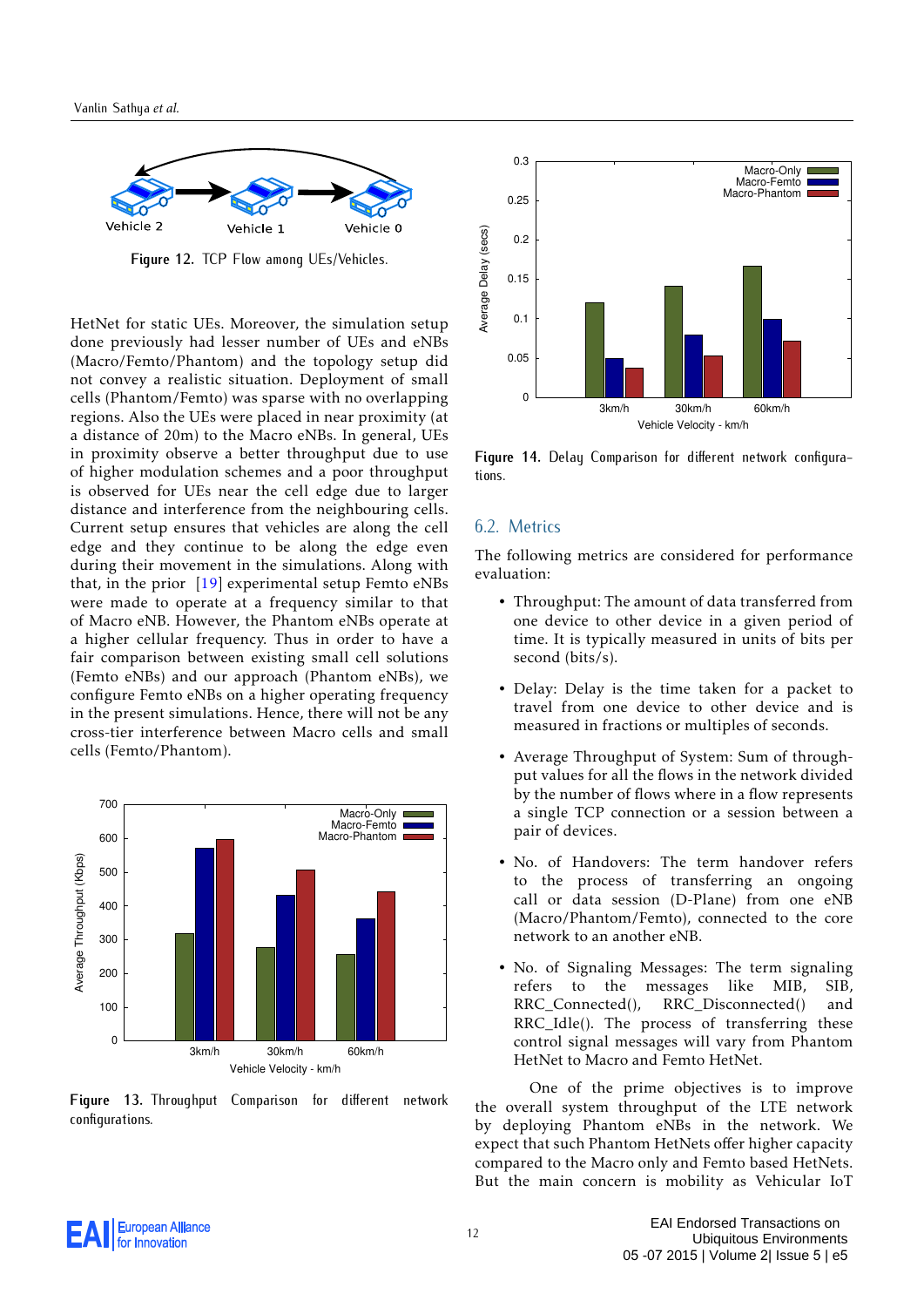being an outdoor IoT application. In this regards, we aim at reduction in the number of signaling messages exchanged, thus lesser handover overheads [\[20,](#page-15-10) [21\]](#page-15-11), at increasing vehicle velocities.

## 6.3. Performance Results

Mobility Scenario: For configuration (a) in the experimental setup, vehicles get connected to the Macro eNB. However, in configuration (b) vehicles get better signal strength from Femto eNBs and hence get attached to Femto eNBs for their communication. Similarly in configuration (c), vehicles get connected to the appropriate Phantom eNBs for the data traffic and Macro eNB for the control traffic. Average of throughput and delay values of TCP flows in all the configurations mentioned in the mobility scenario with different vehicle velocities are calculated. Figure [13](#page-11-1) and [14](#page-11-2) illustrate the difference in the value of these metrics among the legacy Macro only network, Macro-Phantom HetNet and Macro-Femto HetNet for velocities of 3 km/h, 30 km/h and 60 km/h.

A 25% increase in throughput and an 80% increase in throughput are observed in Macro-Femto HetNet configuration and Macro-Phantom HetNet configuration, respectively with respect to Macro only setup at the velocity of 3 km/h (Figure [13\)](#page-11-1). In this scenario, vehicles are present at the cell edge of the Macro eNB, and therefore they would be transmitting with lower modulation schemes like QPSK. Therefore a lower throughput value is observed in Macro only configuration. However, in Phantom and Femto based HetNets, vehicles are in the vicinity of some small cells and therefore vehicles would be able to transmit data using higher modulation schemes like 16-QAM and 64-QAM. Another reason for higher throughput values is operation of Phantom and Femto eNBs on a higher frequency band (Table [1\)](#page-8-2). However, Phantom based HetNets yield even higher throughput than Femto based HetNets. This can be attributed to the fact that there are less signaling messages that are exchanged between UEs and the Phantom eNBs during data transfer, which are taken care of by the Macro eNB. Resource block (i.e., a small chunk of the 180 KHz bandwidth in the LTE network) used for MIB (transmitted every 40ms in PBCH), SIB (transmitted every 80ms in PDSCH) are utilized for data transfer in case of Phantom eNB, as this information is transmitted from Macro eNB in Phantom based HetNets.

With the velocity of 3 km/h and simulation running time of 100sec as shown in Table [1,](#page-8-2) each vehicle would travel a distance of 80m. In that case, there would be 2 handovers for every vehicle in both Femto and Phantom based HetNets. Handover in Femto based HetNets involve shift of both control and data planes. However in Phantom based HetNets, it is a

<span id="page-12-0"></span>

**Figure 15.** Number of Handovers in different experimental configurations.

<span id="page-12-1"></span>

**Figure 16.** Number of Signaling Messages in different experimental configurations.

mere shift of data plane from one Phantom eNB to the other. Overheads in handovers contribute further to the difference in the system throughput between Femto and Phantom based HetNets.

A decrease in throughput (Figure [13\)](#page-11-1) and an increase in delay (Figure [14\)](#page-11-2) is observed in all the three configurations as the vehicle velocity increases from 3 km/h to 30 km/h and then to 60 km/h. In Macro only configuration, there is a slight dip in throughput values (Figure [13\)](#page-11-1) and accordingly increase in delays are observed. Prime reason for low throughput in Macro only configuration is the large distance of vehicles from Macro eNB and therefore the use of lower modulation schemes. As vehicles move with higher velocity, number of handover increases (Figure [15\)](#page-12-0).

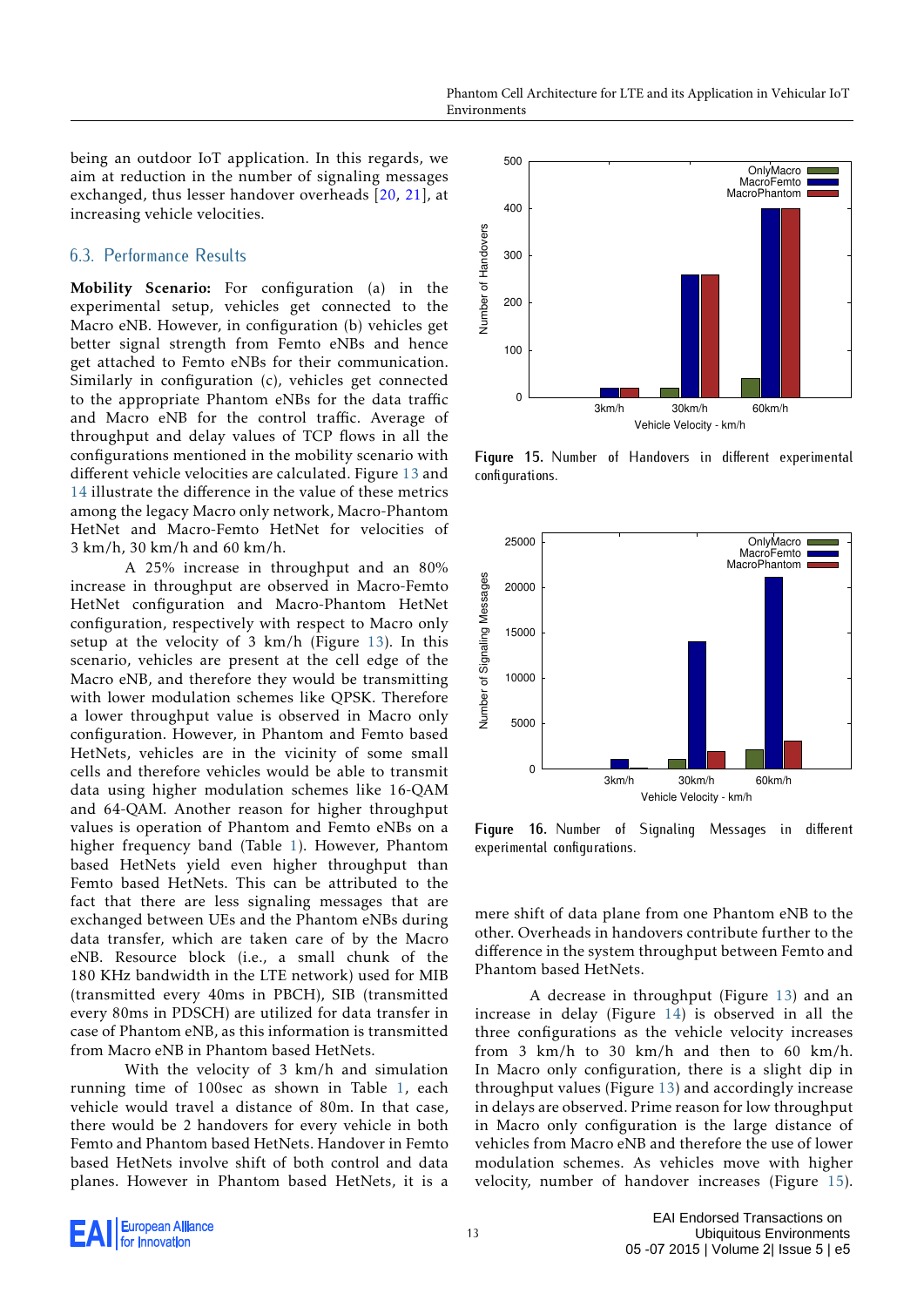Overheads in handover is another major reason which results in the throughput reduction.

For Phantom and Femto HetNets a comparatively larger reduction is observed in throughput values. This is justified from the experimental setup where in the region of +y axis we have a heterogeneous deployment of eNBs while in -y axis we have only Macro coverage. Initially during the start of simulation all vehicles would lie within the coverage of Macro eNB 3 (refer network configurations in the previous subsection). Now half of them are moving in the direction of +y axis while the remaining half in the direction of -y axis. In that case on the basis of initial vehicle location and their velocity of 3 km/h and 30 km/h, it could be concluded that they would be in coverage of some small cells. However, in the case of 30 km/h number of handovers increases drastically as shown in Figure [15](#page-12-0) for Femto and Phantom HetNets. Femto HetNets have a lesser throughput primarily due to lot of signaling overhead (Figure [16\)](#page-12-1). But for the Phantom HetNets there is a centralized Macro eNB controlling the handover mechanism and there is mere shift of data plane from one Phantom eNB to other. Apart from MIB, SIB and handover messages like RRC\_Connected(), RRC\_Disconnected(), RRC\_Idle() are transmitted through Macro eNB instead of Phantom eNB. This reduces the signaling overheads in Phantom HetNets in comparison to Femto HetNets as illustrated in Figure [16.](#page-12-1)

<span id="page-13-0"></span>

**Figure 17.** CDF for different network configurations with Vehicle Velocity: 3 km/h.

Now for the velocities of 60 km/h vehicles moving in the direction of -y axis would not observe any small cells near by, in configuration (b), (c) and would thus get attached to Macro eNBs numbered 4 or 5. Absence of small cells in the -y axis results in a drop of average throughput of flows for both Phantom and Femto HetNets. Handover overheads for the region in +y axis do exist as in the case of 30 km/h and moreover

<span id="page-13-1"></span>

**Figure 18.** CDF for different network configurations with Vehicle Velocity: 30 km/h.

<span id="page-13-2"></span>

**Figure 19.** CDF for different network configurations with Vehicle Velocity: 60 km/h.

handovers take place in the region of -y axis due to higher velocity and thus larger distance being travelled by the vehicles.

Figures [17,](#page-13-0) [18,](#page-13-1) [19](#page-13-2) represents the CDF (Cumulative Distribution Function) of flows throughput at vehicle velocities of 3 km/h, 30 km/h and 60 km/h respectively. In each of the figures, CDF values for different network configurations (Macro only network, Femto based HetNets and Phantom based HetNets) are plotted. For the Macro only network, we observe that roughly 90% of the flows get a throughput value less than 0.5 Mbps in all the three cases (Figures [17,](#page-13-0) [18,](#page-13-1) [19\)](#page-13-2). However this is not observed in case of Femto and Phantom based HetNets. For the vehicle velocity of 3 km/h (Figure [17\)](#page-13-0), in case of Femto based HetNets, 98% of the flows have throughput value of 1.5 Mbps

**European Alliance** for Innovation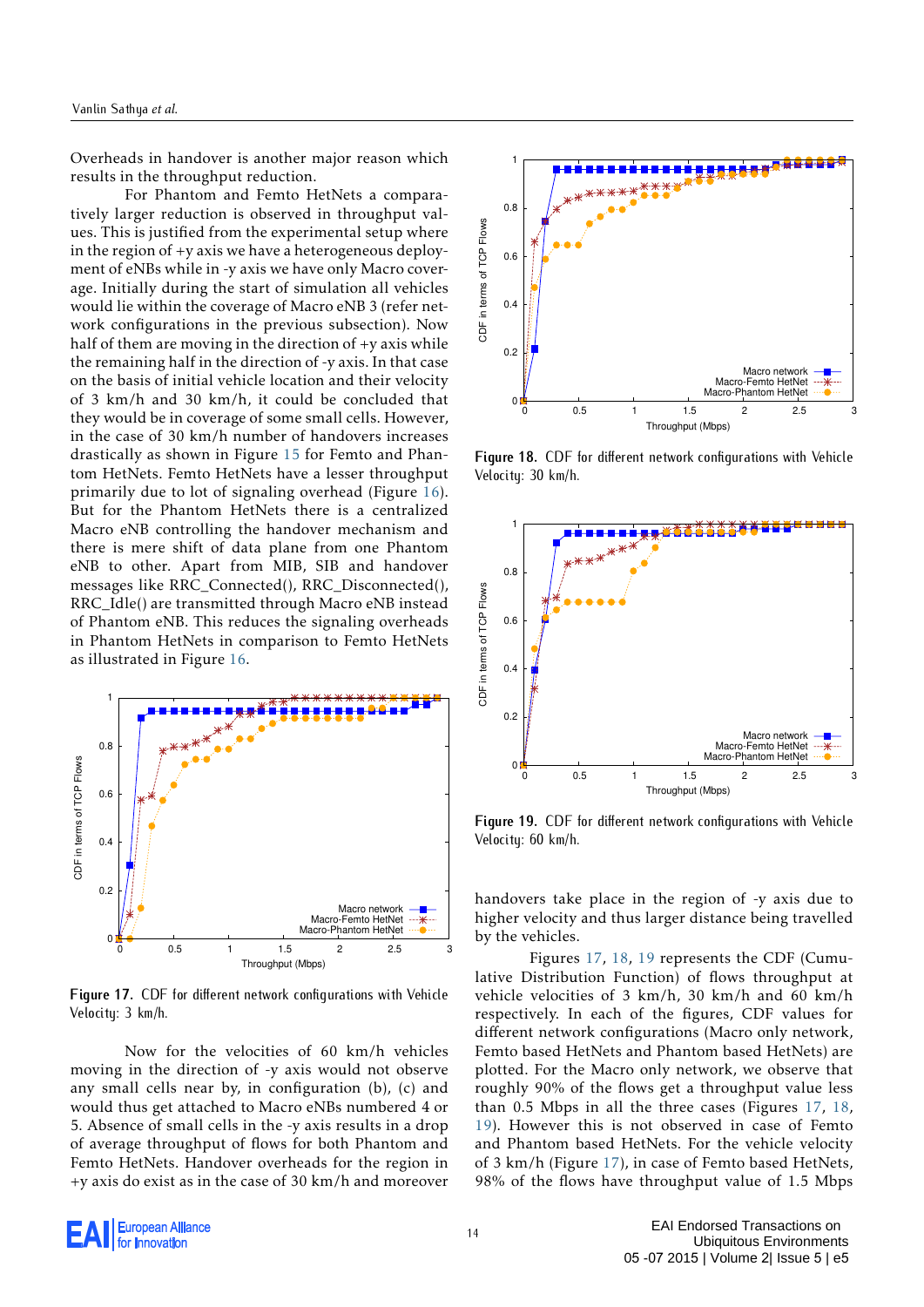while in case of Phantom based HetNets 90% of the flows have throughput value of 1.5 Mbps. Improvement in flow throughput values in Femto and Phantom based HetNets as compared to Macro only network is basically due to the presence of vehicles at cell edges in Macro only network. Now if there are small cells deployed at cell edges more flows get a better throughput as can be seen from Figure [17.](#page-13-0) However significant improvement is not observed as not all the vehicles are in the coverage of small cells because of their initial location in experiment configuration and also since they are moving with the velocity of 3 km/h only.

From the CDF graph in Figure [18](#page-13-1) for 30 km/h velocity, we can observe that nearly 83% of the flows achieves 1 Mbps throughput in Femto based HetNets and 78% of the flows achieve 1 Mbps throughput in Phantom based HetNets. This means that there are more number of flows with a higher throughput value in comparison with Macro only network as Macro only network has 90% of the flows with throughput of 0.5 Mbps. Although with the velocity of 30 km/h there are signaling overheads involved in handovers but since the number of handovers are less, signaling overheads are few. Phantom based HetNets yield a further better result in comparison with Femto based HetNets due to centralized Macro eNB controlling the handover mechanism and there is mere shift of D-plane from one PeNB to another.

From the CDF graph in Figure [19](#page-13-2) for 60 km/h velocity, it is evident that 83% of the flows achieve 1 Mbps in Femto based HetNets and 65% of the flows achieve 1 Mbps in Phantom based HetNets. Comparing this with CDF plot of Macro only network at 60 km/h we can conclude that these HetNets yield better throughput value for the flows. Phantom based HetNets however perform better in comparison with Femto based HetNets, since at the velocity of 60 km/h, number of handovers increases significantly. Due to the shift of both C-plane and D-plane during handover in Femto based HetNets, signaling overheads are more in this HetNets as compared to Phantom based HetNets which involve shift of mere D-plane.

# <span id="page-14-9"></span>**7. Conclusions and Future Work**

In this work, mechanisms were designed for splitting the control and data planes among Macro and Phantom eNBs in LTE. Architectural modifications were made in the UE protocol stack to facilitate operation at dual bands. Information exchange between Phantom and Macro eNB over the X2 interface was facilitated. Application use case of Phantom HetNet for Vehicular IoT was illustrated along the course of paper and analyzed through simulations results. An improvement of 80% is observed in throughput value for Phantom based HetNet in comparison with *Macro-only* network and an improvement of 14% is observed in comparison with Femto based HetNet. Thus we can conclude that Phantom based HetNets are beneficial in outdoor applications like Vehicular IoT.

Load balancing among Phantom eNBs is one of the interesting and challenging aspects for further work. Real-world scenarios may arise where in due to heavy road traffic jams, certain Phantom eNBs may be heavily loaded. Under such cases load balancing could distribute the load among nearby Phantom eNBs. Optimization can be included in handover algorithm, through which unnecessary handovers among small cells could be avoided while vehicles are moving at very high velocities.

**Acknowledgement.** This work was supported by the Deity, Govt of India (Grant No. 13(6)/2010CC&BT).

## **References**

- <span id="page-14-0"></span>[1] L. Atzori, A. Iera, and G. Morabito, "The internet of things: A survey," *Computer networks*, vol. 54, no. 15, pp. 2787–2805, 2010.
- <span id="page-14-1"></span>[2] A. Moschitta and I. Neri, "Power consumption assessment in wireless sensor networks," *ICT-Energy-Nanoscale Energy Management Concepts Towards Zero-Power Information and Communication Technology. InTech, accepted for publication*, 2014.
- <span id="page-14-2"></span>[3] P. Vlacheas, R. Giaffreda, V. Stavroulaki, D. Kelaidonis, V. Foteinos, G. Poulios, P. Demestichas, A. Somov, A. R. Biswas, and K. Moessner, "Enabling smart cities through a cognitive management framework for the internet of things," *Communications Magazine, IEEE*, vol. 51, no. 6, pp. 102–111, 2013.
- <span id="page-14-3"></span>[4] M. Paschou, E. Sakkopoulos, E. Sourla, and A. Tsakalidis, "Health internet of things: Metrics and methods for efficient data transfer," *Simulation Modelling Practice and Theory*, vol. 34, pp. 186–199, 2013.
- <span id="page-14-4"></span>[5] L. Mainetti, L. Patrono, and A. Vilei, "Evolution of wireless sensor networks towards the internet of things: A survey," in *Software, Telecommunications and Computer Networks (SoftCOM), 2011 19th International Conference on*, pp. 1–6, IEEE, 2011.
- <span id="page-14-5"></span>[6] Y. Sui, J. Vihriala, A. Papadogiannis, M. Sternad, W. Yang, and T. Svensson, "Moving cells: a promising solution to boost performance for vehicular users," *Communications Magazine, IEEE*, vol. 51, no. 6, pp. 62–68, 2013.
- <span id="page-14-6"></span>[7] S. D. T. Kelly, N. K. Suryadevara, and S. C. Mukhopadhyay, "Towards the implementation of iot for environmental condition monitoring in homes," *Sensors Journal, IEEE*, vol. 13, no. 10, pp. 3846–3853, 2013.
- <span id="page-14-7"></span>[8] M. T. Lazarescu, "Design of a wsn platform for longterm environmental monitoring for iot applications,' *Emerging and Selected Topics in Circuits and Systems, IEEE Journal on*, vol. 3, no. 1, pp. 45–54, 2013.
- <span id="page-14-8"></span>[9] C. Campolo, A. Iera, A. Molinaro, S. Y. Paratore, and G. Ruggeri, "Smartcar: An integrated smartphone-based platform to support traffic management applications," in *Vehicular Traffic Management for Smart Cities (VTM), 2012 First International Workshop on*, pp. 1–6, IEEE, 2012.